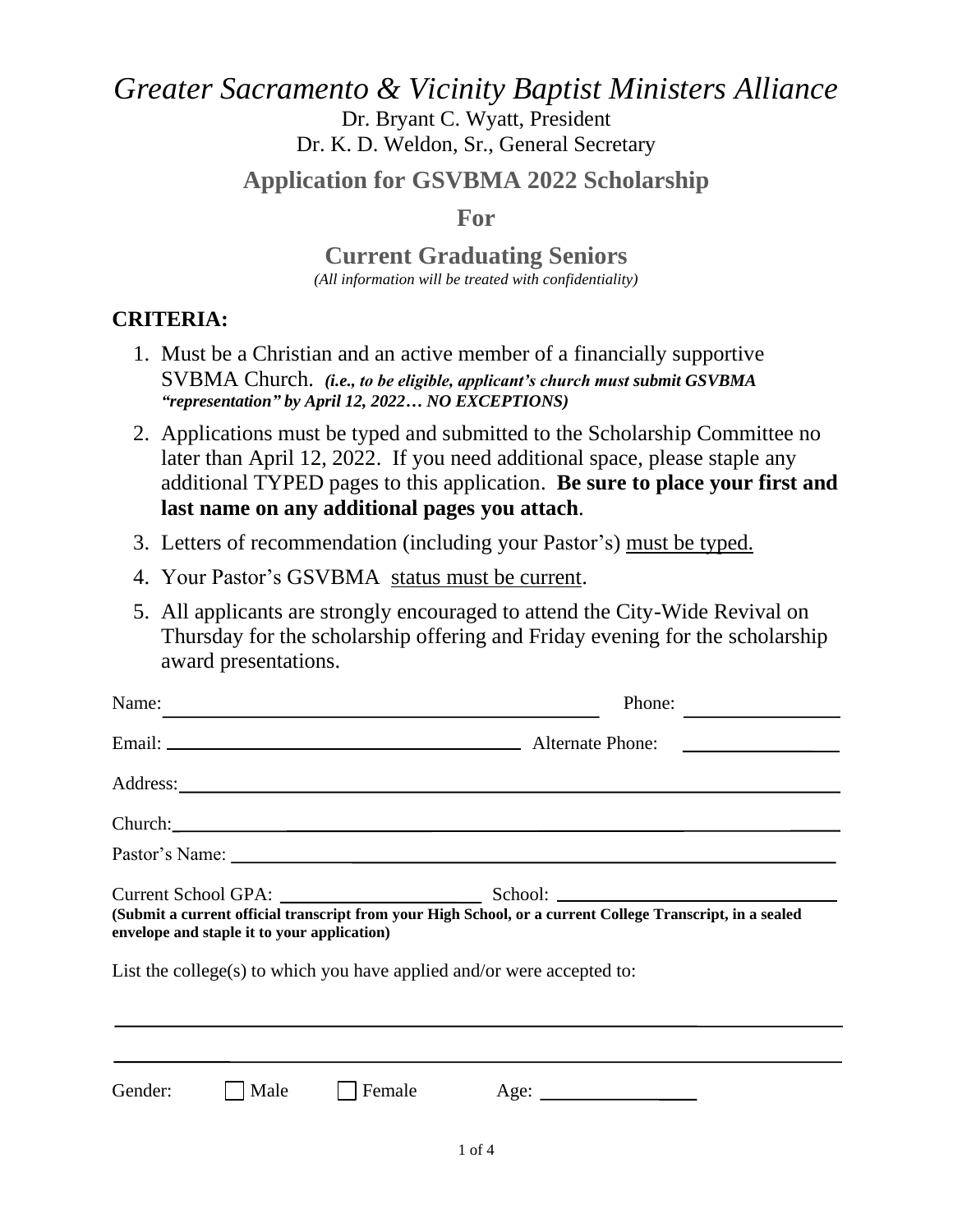### **Provide a brief description of each of the following:**

*Your Christian experience:*

*Your Christian educational goals and/or church activities:*

<u> 1989 - Andrea Andrew Maria (h. 1989).</u>

*Secular career and educational goals:*

*Community Involvement/Community Service:*

*Your hobbies:*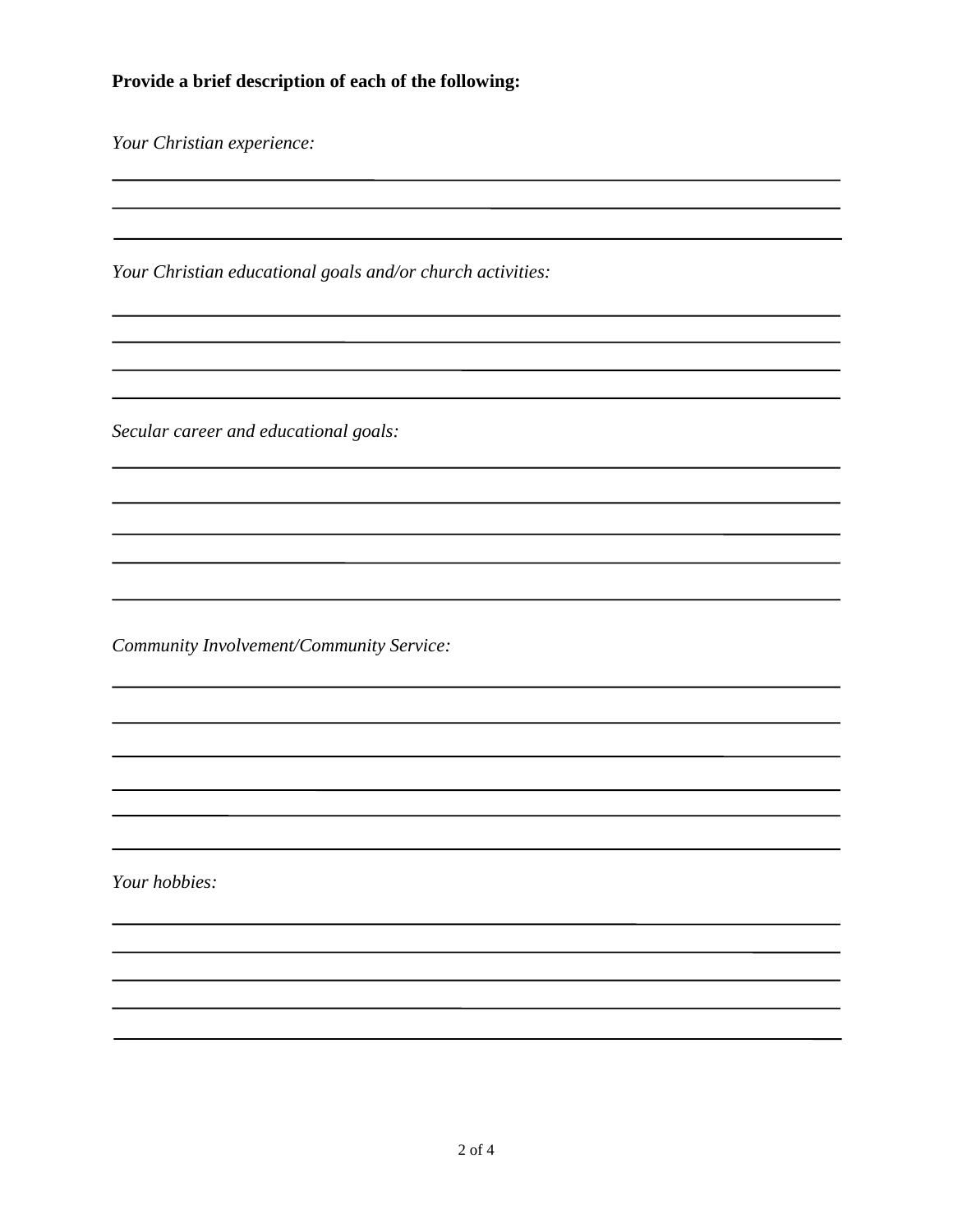*Why should you be awarded a scholarship?*

#### **The Situation:**

The Coronavirus pandemic changed the way we worked, shopped, played, and socialized. Most notably, in the body of Christ, it changed the way we worshipped. Experts say the storm is passing over, and God willing, life will soon return to normal. What did we learn about doing church during the pandemic and what lessons did God reveal to help better meet the needs of worshippers and be better in our times of worship?

#### **The Question[s]:**

In no more than 1000 words and no less than 500, answer the question:

*What did we learn about doing church during the pandemic and what lessons did God reveal to us about better meeting the needs of worshippers in the future?*

*Applicant's Signature Date*

*Parent's Signature* Date

*Pastor's Signature Date*

Applications must be mailed or hand delivered to Sacramento and Vicinity Baptist Ministers Alliance Scholarship Review Committee *NO LATER THAN April 12, 2022.**YOU ARE RESPONSIBLE FOR YOUR APPLICATION.* **[**If submitting through mail, we recommend using a mail/delivery service that provides a tracking number and allows you to confirm that your package reached its destination].

Applications *will be accepted* only if they are timely (by the due date) and accompanied by your Pastor's typed letter of **recommendation, no exceptions**. Your Pastor and your *Church MUST also be current it terms of their G*SVBMA financial obligations. **\*\*Note\*\* Incomplete applications will not be considered, no exceptions.** An electronic copy of this application may be obtained at www.harmonychurch.net/citywide.